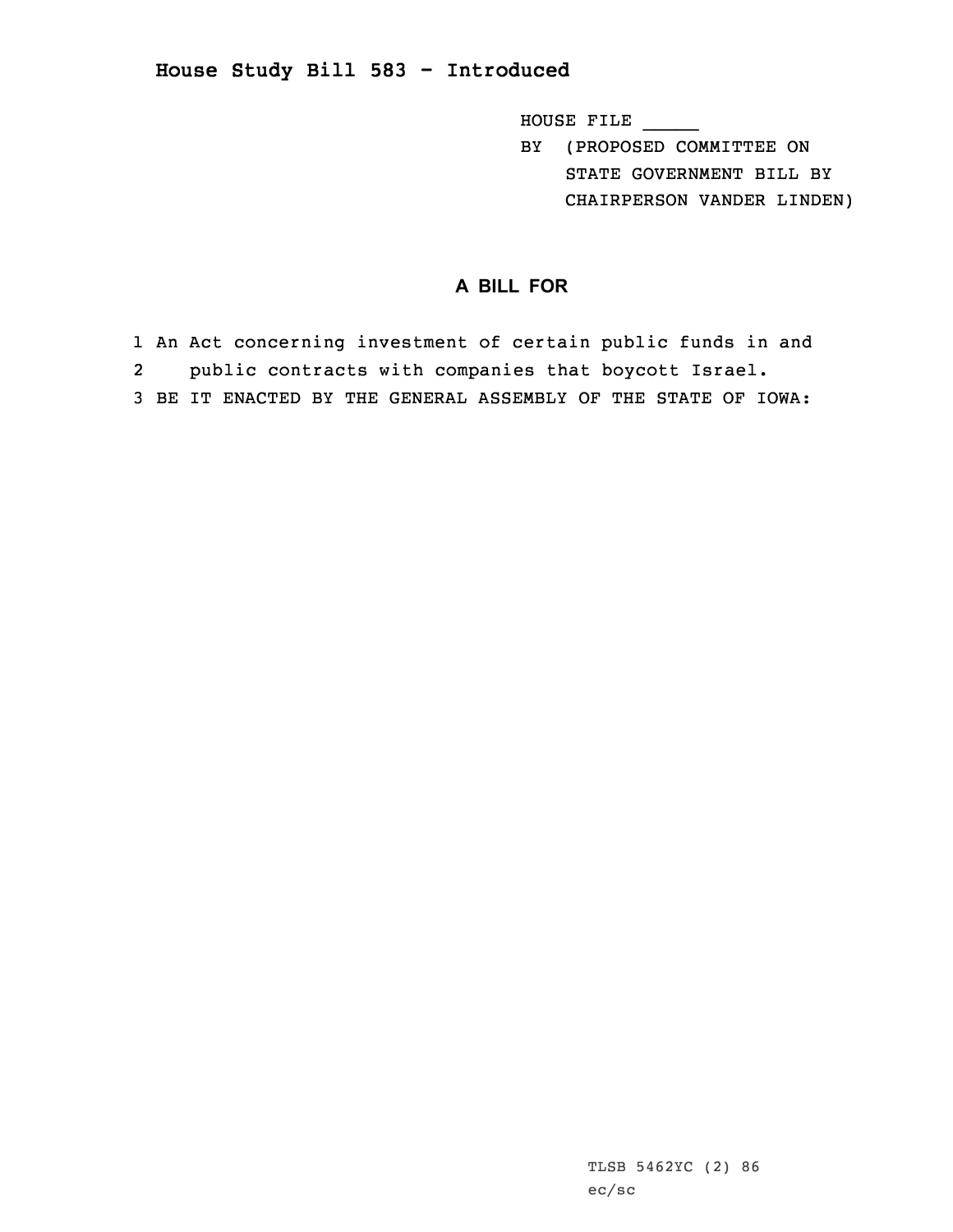1 Section 1. NEW SECTION. **12J.1 Legislative findings and** 2 **intent.**

 The general assembly is deeply concerned and does not support boycotts and related tactics that have become <sup>a</sup> tool of economic warfare that threaten the sovereignty and security of allies and trade partners of the United States, including the state of Israel. Therefore, the general assembly intends that state funds and funds administered by the state, including public employee retirement funds, should not be invested in, and public contracts should not be entered into with, companies that refuse to engage in commerce with Israel and boycott Israel or persons doing business in Israel or territories controlled by Israel.

14Sec. 2. NEW SECTION. **12J.2 Definitions.**

15 As used in this chapter, unless the context otherwise 16 requires:

 1. *"Company"* means any sole proprietorship, organization, association, corporation, partnership, joint venture, limited partnership, limited liability partnership, limited liability company, or other entity or business association, including all wholly owned subsidiaries, majority-owned subsidiaries, parent companies, or affiliates of such entities or business associations.

24 2. *"Direct holdings"* in <sup>a</sup> company means all publicly traded 25 securities of that company that are held directly by the public 26 fund in an actively managed account or fund in which the public 27 fund owns all shares or interests.

 3. *"Indirect holdings"* in <sup>a</sup> company means all securities of that company that are held in an account or fund managed by one or more persons not employed by the public fund, in which the public fund owns shares or interests together with other investors not subject to the provisions of this chapter. Indirect holdings include but are not limited to mutual funds, fund of funds, index funds, private equity funds, hedge funds, and real estate funds.

-1-

LSB 5462YC (2) 86  $ec/sec$   $1/7$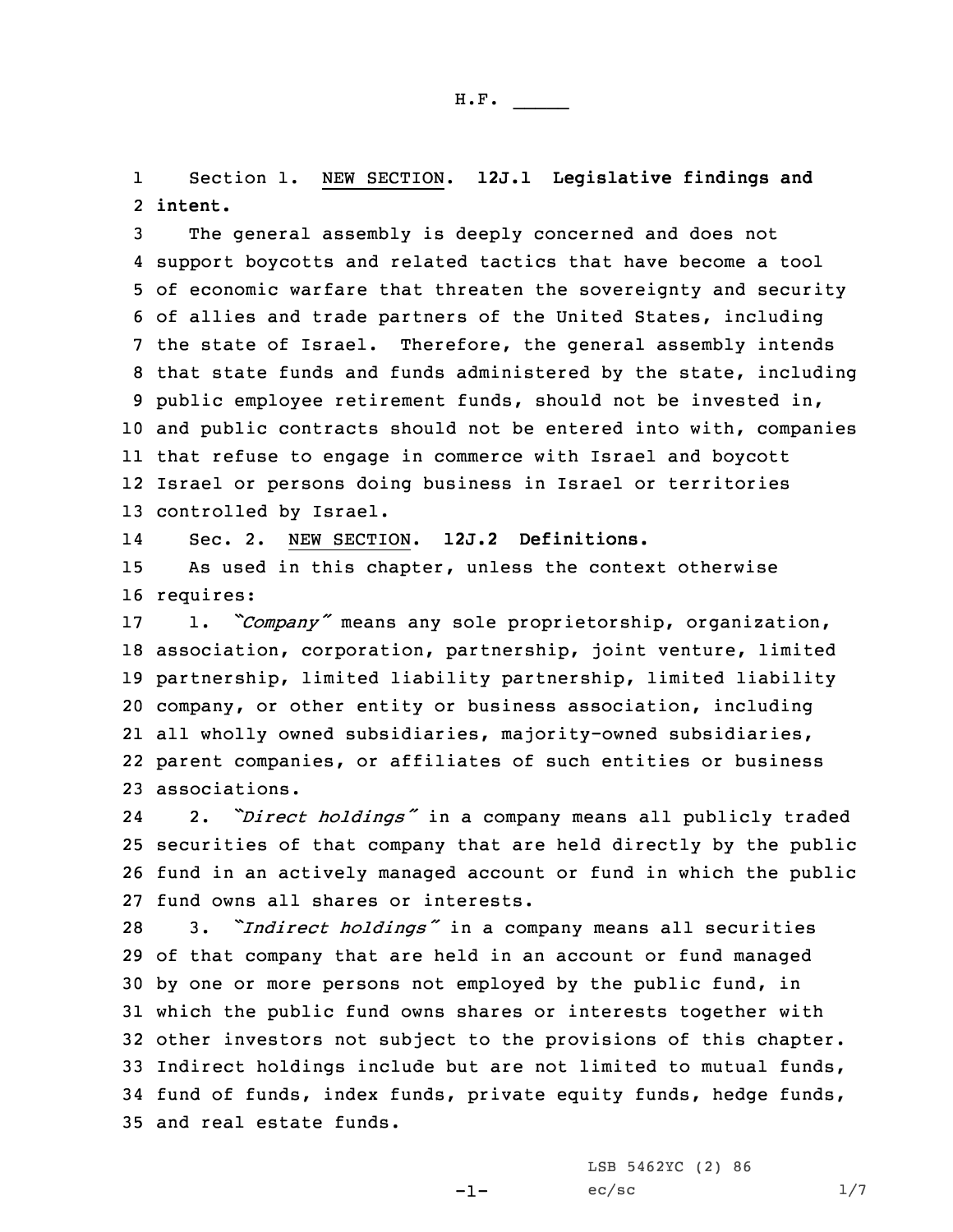H.F. \_\_\_\_\_

1 4. *"Public entity"* means the state, political subdivisions of the state, public school corporations, and all public officers, boards, commissions, departments, agencies, and authorities empowered by law to enter into public contracts for the expenditure of public funds, including the state board of regents and institutions under the control of the state board of regents.

 5. *"Public fund"* means the treasurer of state, the state board of regents, the public safety peace officers' retirement system created in chapter 97A, the Iowa public employees' retirement system created in chapter 97B, the statewide fire and police retirement system created in chapter 411, or the judicial retirement system created in chapter 602.

14 6. *"Scrutinized company"* means any company engaging in refusals to deal, terminating business activities, or engaging in other actions that are intended to limit commercial relations with Israel, or persons or entities doing business 18 in Israel or in territories controlled by Israel, when such actions are taken in compliance or adherence to calls for <sup>a</sup> boycott of Israel other than those boycotts otherwise authorized by federal law and in <sup>a</sup> manner that discriminates on the basis of nationality, national origin, religion, or other unreasonable basis, and is not based on <sup>a</sup> valid business reason. <sup>A</sup> company's statement that it is participating in <sup>a</sup> boycott of Israel, or that it has taken the boycott action at the request, in compliance with, or in furtherance of calls for <sup>a</sup> boycott of Israel, can be considered one type of evidence, among others, that <sup>a</sup> company is <sup>a</sup> scrutinized company.

29 Sec. 3. NEW SECTION. **12J.3 Identification of companies ——** 30 **notice.**

 1. *a.* By March 1, 2017, the public fund shall make its best efforts to identify or have identified all scrutinized companies in which the public fund has direct or indirect holdings or could possibly have such holdings in the future and shall create and make available to the public <sup>a</sup> scrutinized

 $-2-$ 

LSB 5462YC (2) 86  $ec/sec$  2/7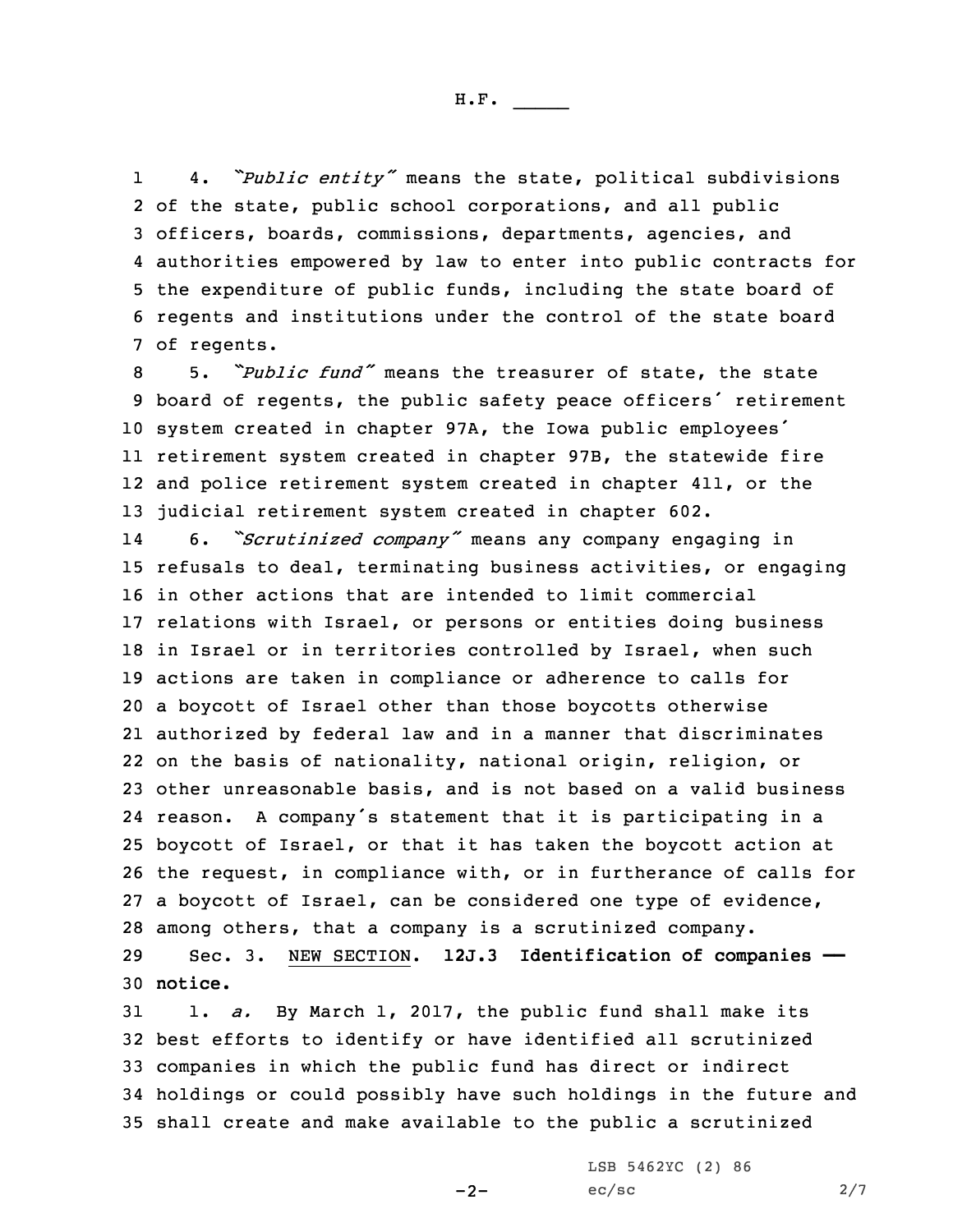1 companies list for that public fund. The public fund shall 2 review on an annual basis and update, if necessary, the 3 scrutinized companies list.

4 *b.* In making its best efforts to identify or have identified scrutinized companies, the public fund may review and rely, in the best judgment of the public fund, on publicly available information regarding companies, and including other information that may be provided by nonprofit organizations, research firms, international organizations, and government entities. The public fund may also contact asset managers and institutional investors for the public fund to identify scrutinized companies based upon industry-recognized lists of such companies that the public fund may have indirect holdings 14 in.

 *c.* The Iowa public employees' retirement system, acting on behalf of the system and other public funds subject to this section, may develop and issue <sup>a</sup> request for proposals for third-party services to complete the identification of scrutinized companies and the compilation of <sup>a</sup> scrutinized companies list. The Iowa public employees' retirement system shall consult with all other public funds on the development of the request for proposals. However, selection of <sup>a</sup> successful proposal and the final scope of services to be provided shall be determined only by those public funds that have agreed to utilize the third-party services. If more than one public fund decides to utilize the third-party services, the participating public funds shall equally share the costs of such services. 2. *a.* For each company on the scrutinized companies list, the public fund shall send or have sent <sup>a</sup> written notice informing the company of its status as <sup>a</sup> scrutinized company and that it may become subject to divestment and restrictions on investment in the company by the public fund. The notice shall offer the company the opportunity to clarify its activities or to cease its activities causing its inclusion on the scrutinized company list. The public fund or its

 $-3-$ 

LSB 5462YC (2) 86  $ec/sec$   $3/7$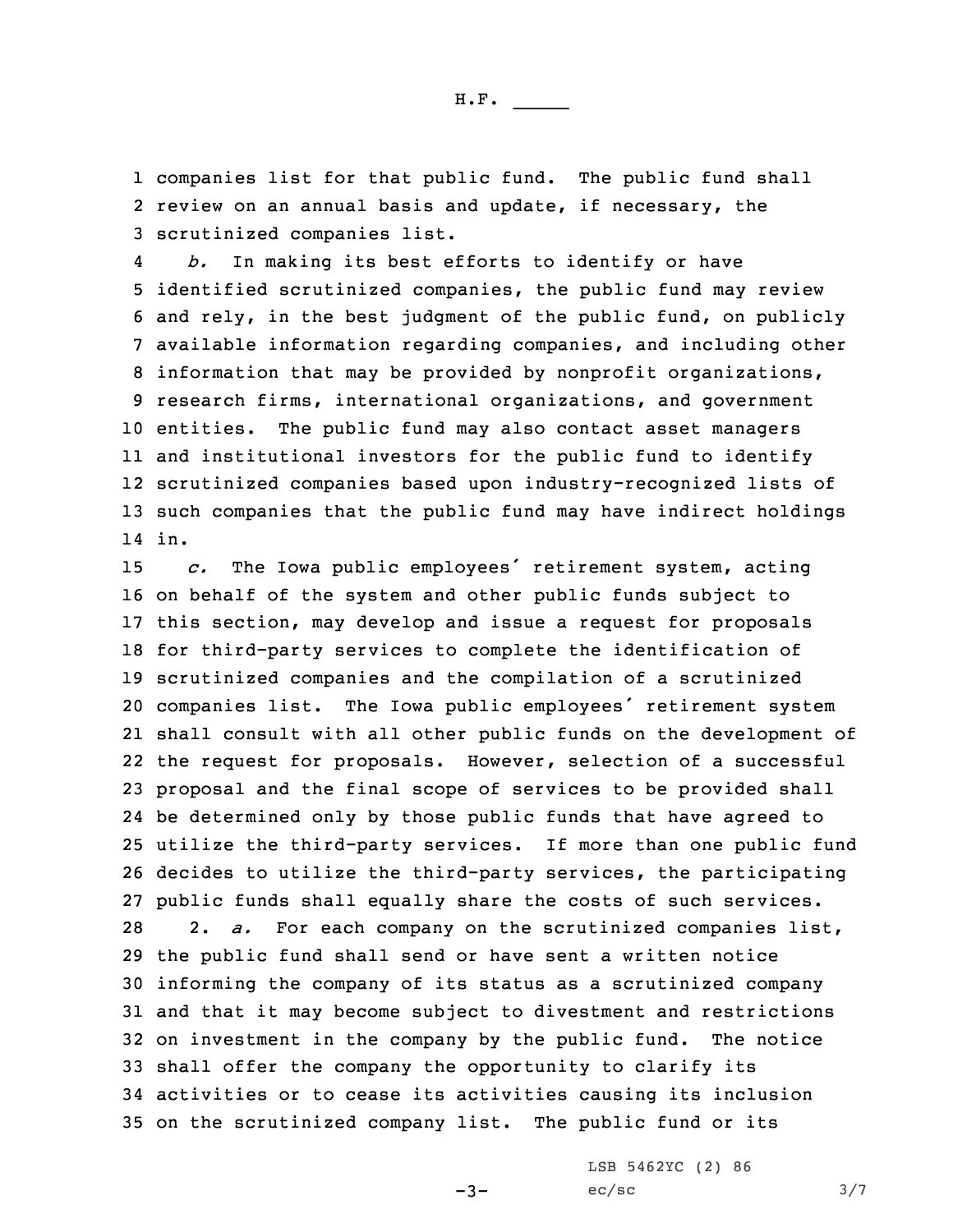representative shall continue to provide such written notice on an annual basis if the company remains <sup>a</sup> scrutinized company. *b.* If, following notice as provided by this section, <sup>a</sup> scrutinized company ceases activity that designates it as <sup>a</sup> scrutinized company and submits <sup>a</sup> written certification to the public fund that it shall not reengage in such activity for the duration of any investment by the public fund, the company shall be removed from the scrutinized companies list.

9 Sec. 4. NEW SECTION. **12J.4 Prohibited investments ——** 10 **divestment.**

11 1. The public fund shall not acquire publicly traded securities of <sup>a</sup> company on the public fund's most recent scrutinized companies list so long as such company remains on the public fund's scrutinized companies list as provided in this chapter.

 2. *a.* The public fund shall sell, redeem, divest, or withdraw all publicly traded securities of <sup>a</sup> company on the public fund's list of scrutinized companies, so long as the company remains on that list, within ninety days following the first written notice sent to the scrutinized company as required by section 12J.3.

22 *b.* This subsection shall not be construed to require the premature or otherwise imprudent sale, redemption, divestment, or withdrawal of an investment, but such sale, redemption, divestment, or withdrawal shall be completed as provided by this subsection.

 3. The requirements of this section shall not apply to indirect holdings of <sup>a</sup> scrutinized company. The public fund shall, however, submit letters to the managers of such investment funds containing scrutinized companies requesting that they consider removing such companies from the fund or create <sup>a</sup> similar fund with indirect holdings devoid of such companies. If the manager creates <sup>a</sup> similar fund with indirect holdings devoid of such companies, the public fund is encouraged to replace all applicable investments with

 $-4-$ 

LSB 5462YC (2) 86  $ec/sec$  4/7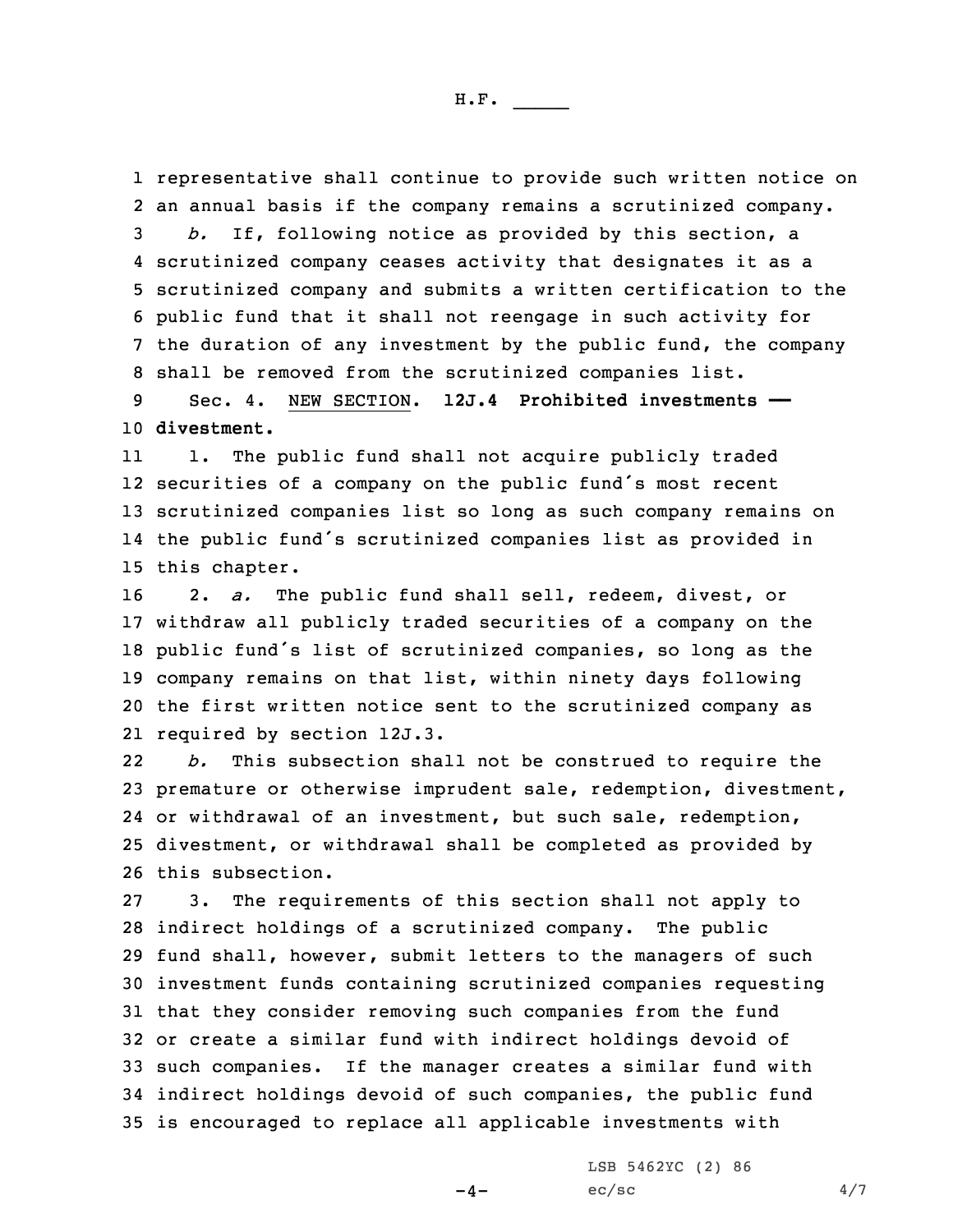1 investments in the similar fund consistent with prudent 2 investing standards.

3 Sec. 5. NEW SECTION. **12J.5 Reports.**

4 1. *Scrutinized companies list.* Each public fund shall, 5 within thirty days after the scrutinized companies list is 6 created or updated as required by section 12J.3, make the list 7 available to the public.

 2. *Annual report.* On October 1, 2017, and each October 1 thereafter, each public fund shall make available to the public, and file with the general assembly, an annual report covering the prior fiscal year that includes the following: 12 *a.* The scrutinized companies list as of the end of the fiscal year.

14 *b.* <sup>A</sup> summary of all written notices sent as required by 15 section 12J.3 during the fiscal year.

16 *c.* All investments sold, redeemed, divested, or withdrawn as 17 provided in section 12J.4 during the fiscal year.

18 Sec. 6. NEW SECTION. **12J.6 Public entities —— contract** 19 **requirements.**

 <sup>A</sup> public entity shall not enter into <sup>a</sup> contract of one thousand dollars or more with <sup>a</sup> company to acquire or dispose of services, supplies, information technology, or construction unless the contract includes <sup>a</sup> written certification that the company is not <sup>a</sup> scrutinized company and will not be <sup>a</sup> scrutinized company for the duration of the contract.

 Sec. 7. NEW SECTION. **12J.7 Legal obligations —— immunity.** With respect to actions taken in compliance with this chapter, including all good-faith determinations regarding companies as required by this chapter, the public fund shall be immune from any liability and exempt from any conflicting statutory or common law obligations, including any such obligations in respect to choice of asset managers, investment funds, or investments for the public fund's securities portfolios.

 $-5-$ 

## 35 EXPLANATION

LSB 5462YC (2) 86  $ec/sec$  5/7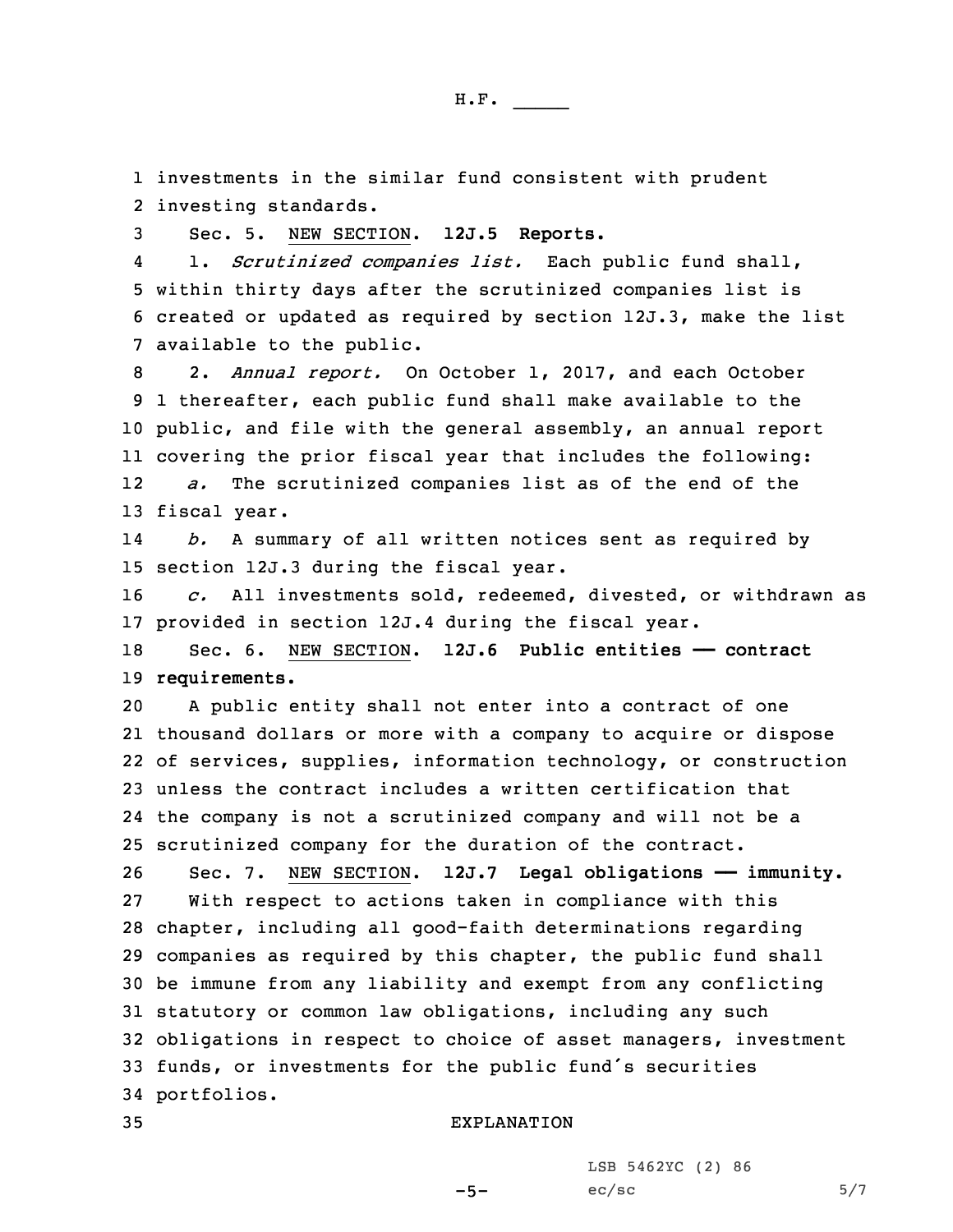H.F. \_\_\_\_\_

12

 **The inclusion of this explanation does not constitute agreement with the explanation's substance by the members of the general assembly.**

 This bill creates new Code chapter 12J, which restricts the treasurer of state, the state board of regents, the Iowa public employees' retirement system (IPERS), the public safety peace officers' retirement system, the statewide fire and police retirement system, and the judicial retirement system, defined as "public funds", from directly investing in certain companies engaged in <sup>a</sup> boycott of Israel. The bill also requires all public entities, including the state and political subdivisions of the state, entering into contract with <sup>a</sup> company of \$1,000 or more to include <sup>a</sup> written certification in the contract that the company will not engage in <sup>a</sup> boycott of Israel for the duration of the contract.

 Concerning public funds, the bill requires each public fund to develop and maintain <sup>a</sup> list of scrutinized companies that the fund has direct or indirect holdings in or in which the fund may invest in the future. Each public fund shall determine this list by March 1, 2017, and update it on an annual basis. The bill defines "scrutinized companies" as those companies engaging in refusals to deal, terminating business activities, or engaging in other actions that are intended to limit commercial relations with Israel, or persons or entities doing business in Israel or in territories controlled by Israel. Once <sup>a</sup> company is listed on the scrutinized companies list of <sup>a</sup> public fund, the bill requires the public fund to send <sup>a</sup> notice to that company relative to the requirements of the bill, to include notice that the company may qualify for divestment and other investment restrictions by the public fund.

 New Code section 12J.4 requires that <sup>a</sup> public fund not invest in, and shall divest from, holdings in <sup>a</sup> scrutinized company. If the public fund has direct holdings in the company, the public fund shall proceed to divest all assets with that company in 90 days so long as the company continues active

-6-

LSB 5462YC (2) 86  $ec/sec$  6/7